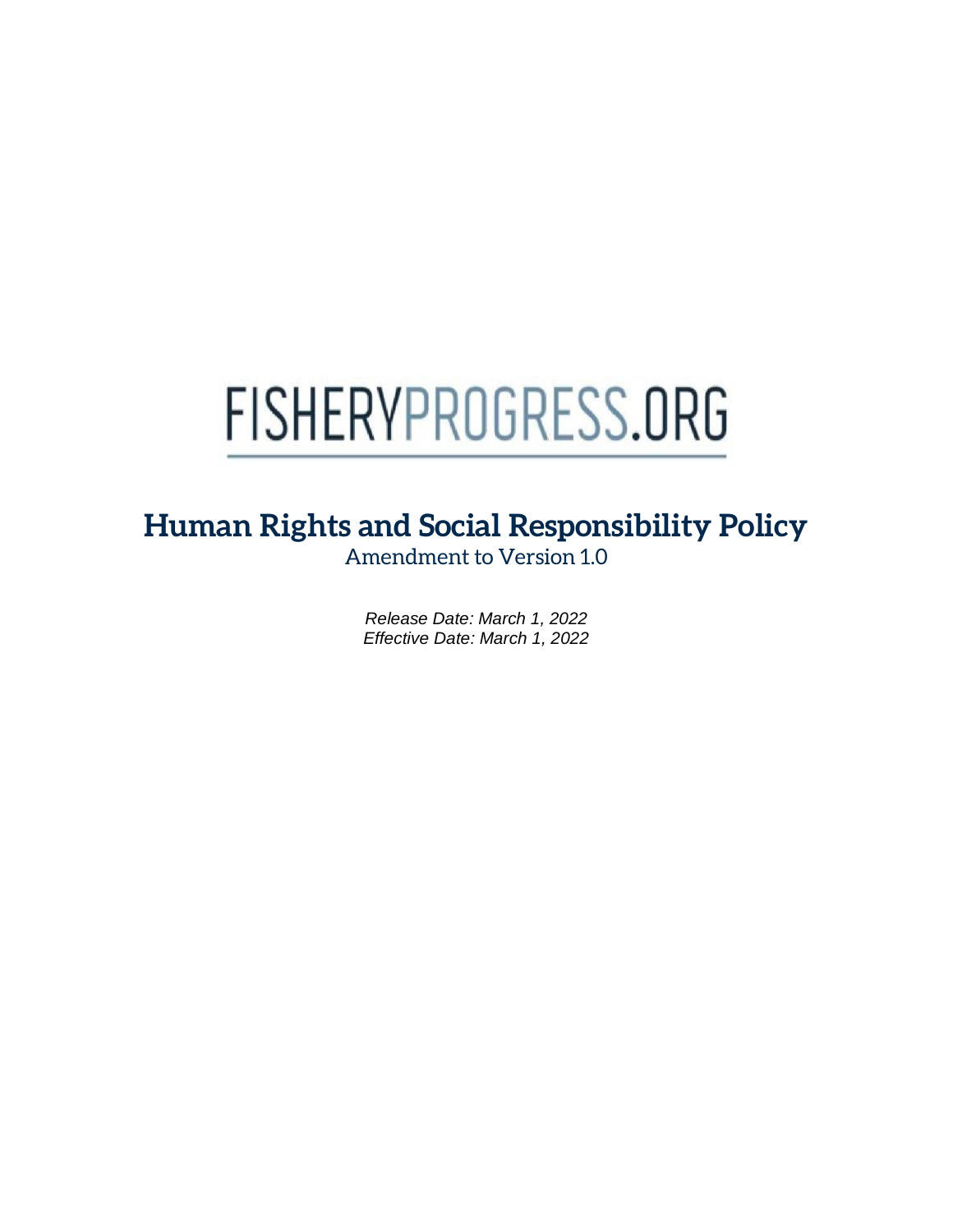# **Table of Contents**

| 3  |
|----|
| 4  |
| 5  |
| 5  |
| 6  |
| 6  |
| 7  |
| 8  |
| 8  |
| 10 |
| 12 |
| 12 |
| 13 |
| 14 |
| 15 |
| 17 |
|    |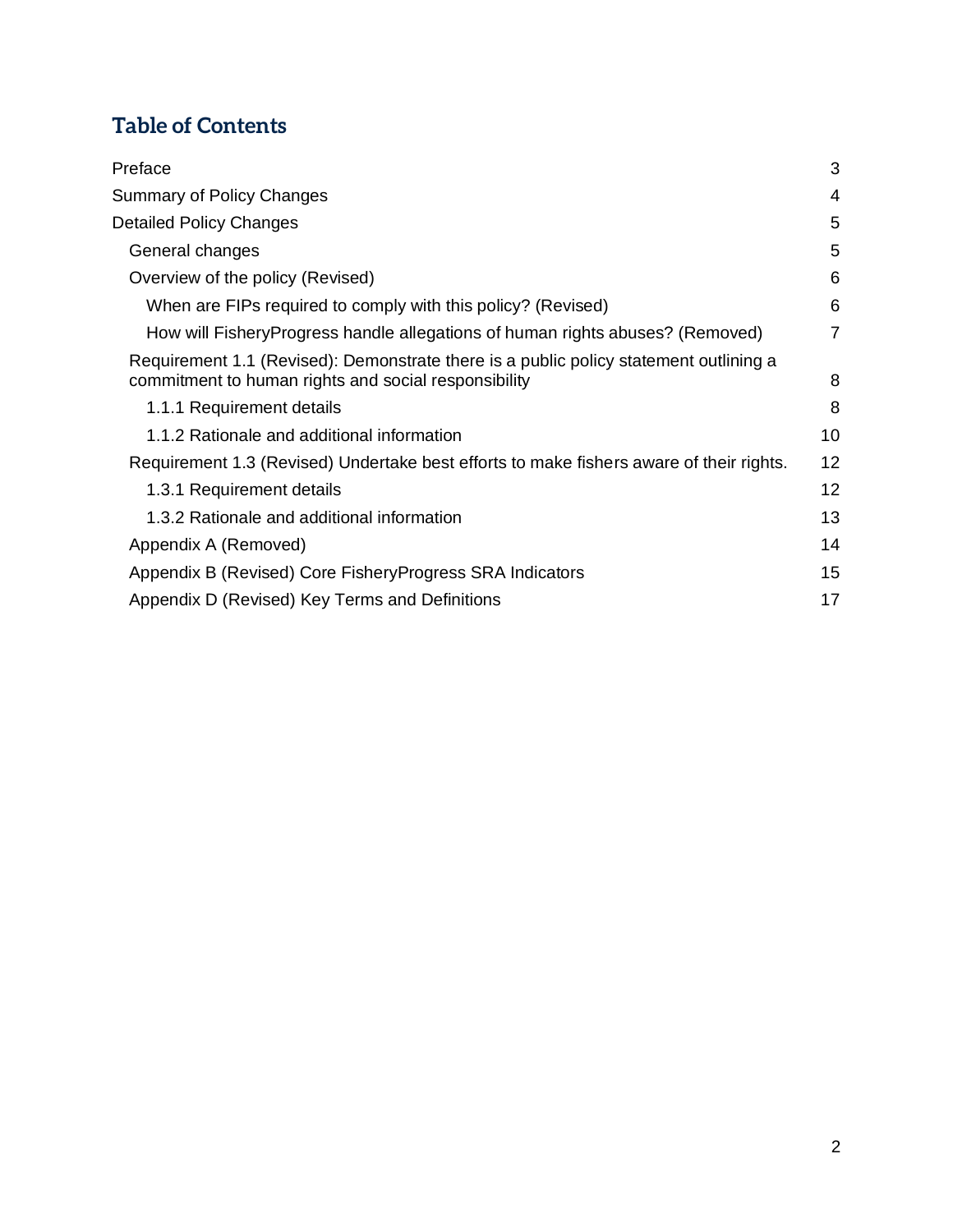# <span id="page-2-0"></span>**Preface**

In May 2021, FishChoice released the [FisheryProgress Human Rights and Social Responsibility](https://fisheryprogress.org/social-responsibility/our-approach)  [Policy](https://fisheryprogress.org/social-responsibility/our-approach) along with a new set of features on the FisheryProgress website to allow fishery improvement projects (FIPs) to publicly report on social performance. We launched the policy as a starting point, recognizing that there is a lot that FisheryProgress and the community will learn as we begin to embed a social responsibility focus into FIPs. We emphasized in a [cover letter](https://fisheryprogress.org/sites/default/files/FP_SocialPolicy_English_CoverNote_5.7.21.pdf) for the new policy that this first year of implementation would focus on assessing both the effectiveness and practicality of the policy and making adjustments where needed.

We are grateful for the feedback of the [29 FIPs](https://fisheryprogress.org/social-responsibility-early-adopters) that signed up as early adopters, as well as the many other FIP stakeholders who have continued to work with us to understand and improve the policy. As a result of these conversations, [in October 2021 we announced](https://mailchi.mp/fisheryprogress.org/fisheryprogress-update-may-1014268) that we were considering changes to the policy and delayed the related deadlines. There are two main challenges that led us to make this decision.

The first is related to the requirement for FIPs to sign the FisheryProgress Human Rights Code of Conduct (Requirement 1.1), which may give users false assurances about the social responsibility of FIPs and is duplicative for FIP participants that have already made public commitments. The changes outlined in this amendment are intended to address these issues, as well as increase FIP ownership over the responsibility to respect human and labor rights. Our goals are to improve the policy's impact by better highlighting the work that FIPs are already doing and by increasing flexibility to allow FIPs to design or utilize existing commitments that reflect their unique contexts.

The second challenge is establishing an approach to handling allegations of human rights abuses that balances risks – for FishChoice, for FIPs, and for workers – with the reality that we are a small organization with limited capacity and expertise to conduct on-the-ground investigations. Over the last several months, FishChoice has conducted additional research and spoken to numerous human rights, industry, and FIP stakeholders in order to outline a credible yet realistic approach to handling serious allegations of human rights abuses. The overwhelming conclusion from this process is that moving forward with an underdeveloped approach could cause more harm than good.

We still have work to do to finalize our approach to handling allegations of human rights abuses. FishChoice will continue to consult with FIPs and their stakeholders as we move through this process. We expect to have a clear answer to this question by Q4 2022, when we will launch a minor revision of this policy that incorporates this amendment, along with additional learnings from the first year of implementation.

If you have any questions regarding this amendment, or the changes and future of the Human Rights and Social Responsibility Policy, please email us at [contact@fisheryprogress.org.](mailto:contact@fisheryprogress.org)

Sincerely, The FisheryProgress Team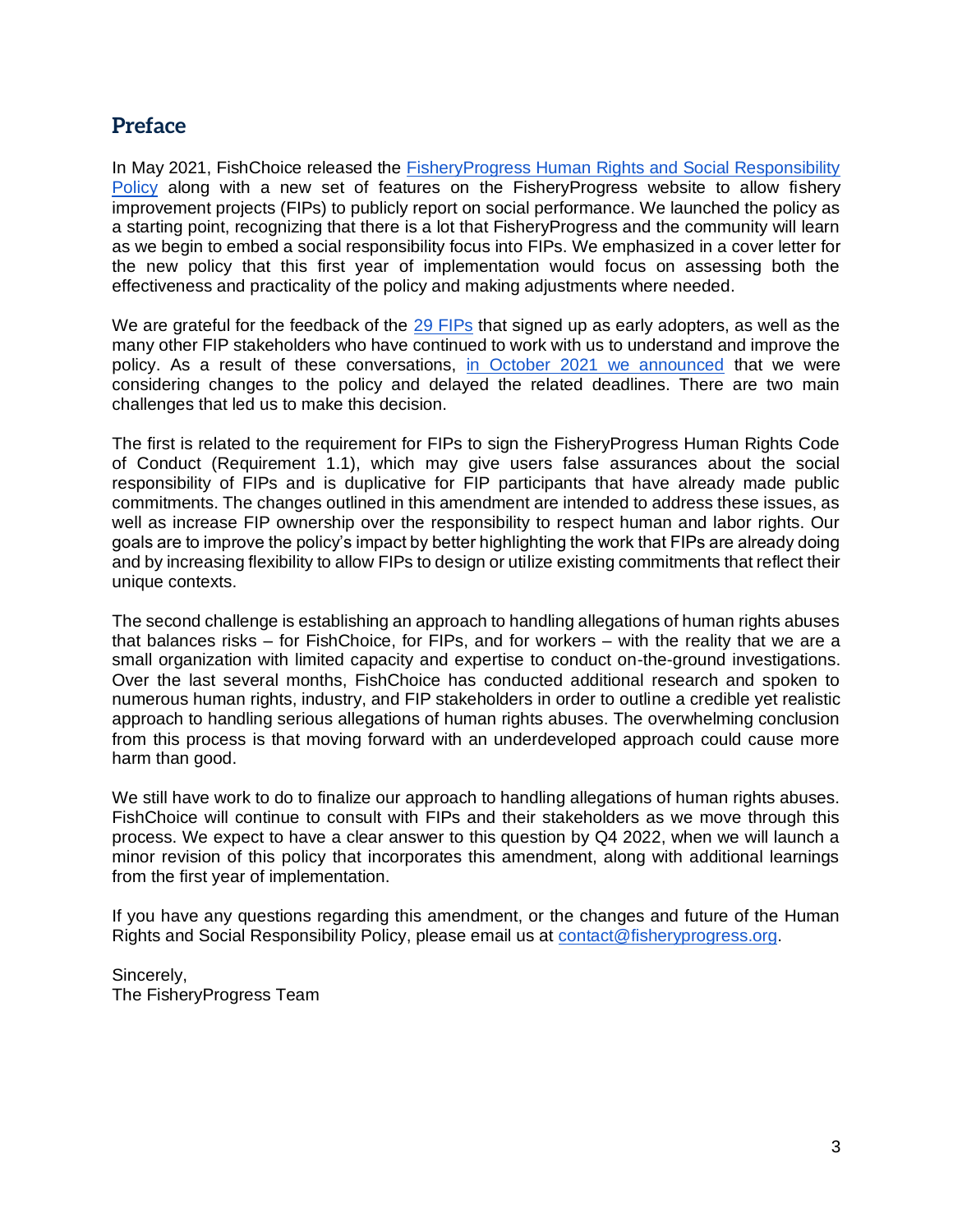# <span id="page-3-0"></span>**Summary of Policy Changes**

The following table (Table 1) summarizes the changes detailed in this amendment. All other requirements and guidance outlined in the original policy, version 1.0, remain unchanged.

| <b>Policy Section</b>                                                                                                               | Change      | <b>Description</b>                                                                                                                                                                                                                                                                                                                                                         |
|-------------------------------------------------------------------------------------------------------------------------------------|-------------|----------------------------------------------------------------------------------------------------------------------------------------------------------------------------------------------------------------------------------------------------------------------------------------------------------------------------------------------------------------------------|
| General changes                                                                                                                     | Revised     | References to requirements and terms that are<br>revised in this amendment are substituted for their<br>revised content throughout the policy.                                                                                                                                                                                                                             |
| "Overview of the policy"                                                                                                            | Revised     | Two subsections are amended:<br>The phased implementation timeline is<br>$\bullet$<br>revised.<br>Information on allegations of human rights<br>$\bullet$<br>abuses is removed.                                                                                                                                                                                            |
| "Requirement 1.1 Code of<br>Conduct"                                                                                                | Revised     | Requirement 1.1 is revised in its entirety. In lieu of<br>requiring FIPs to sign the FisheryProgress Human<br>Rights Code of Conduct, the revised requirement<br>requires FIPs to demonstrate they have a public<br>policy statement outlining a commitment to respect<br>human and labor rights and to provide a description<br>of their policy statement via a template. |
| "Requirement 1.3 Fisher<br>Awareness of Rights"                                                                                     | Revised     | Requirement 1.3 is revised in its entirety. In lieu of<br>requiring FIPs to make fishers aware of the<br>Fishery Progress Human Rights Code of Conduct, the<br>revised requirement requires FIPs to make fishers<br>aware of the FIP's policy statement (see revised<br>Requirement 1.1) and to provide required information<br>via a template.                            |
| "Appendix A: FisheryProgress<br>Human Rights Code of<br>Conduct"                                                                    | Removed     | Appendix A is removed from the policy. The<br>FisheryProgress Human Rights Code of Conduct is<br>being retooled into a model that FIPs may use to<br>meet Requirement 1.1 (Revised).                                                                                                                                                                                       |
| "Appendix B: Alignment of<br>Social Responsibility<br>Assessment Tool (SRA)<br>Indicators with the Human<br>Rights Code of Conduct" | Revised     | Appendix B is revised to remove references to the<br>FisheryProgress Human Rights Code of Conduct.                                                                                                                                                                                                                                                                         |
| "Appendix D: Key Terms and<br>Definitions"                                                                                          | New content | New terms and definitions are added to Appendix D                                                                                                                                                                                                                                                                                                                          |

| <b>Table 1. Summary of Policy Changes</b> |  |  |
|-------------------------------------------|--|--|
|-------------------------------------------|--|--|

This amendment will be fully integrated into version 1.1 of the Human Rights and Social Responsibility Policy, scheduled for release in Q4 2022.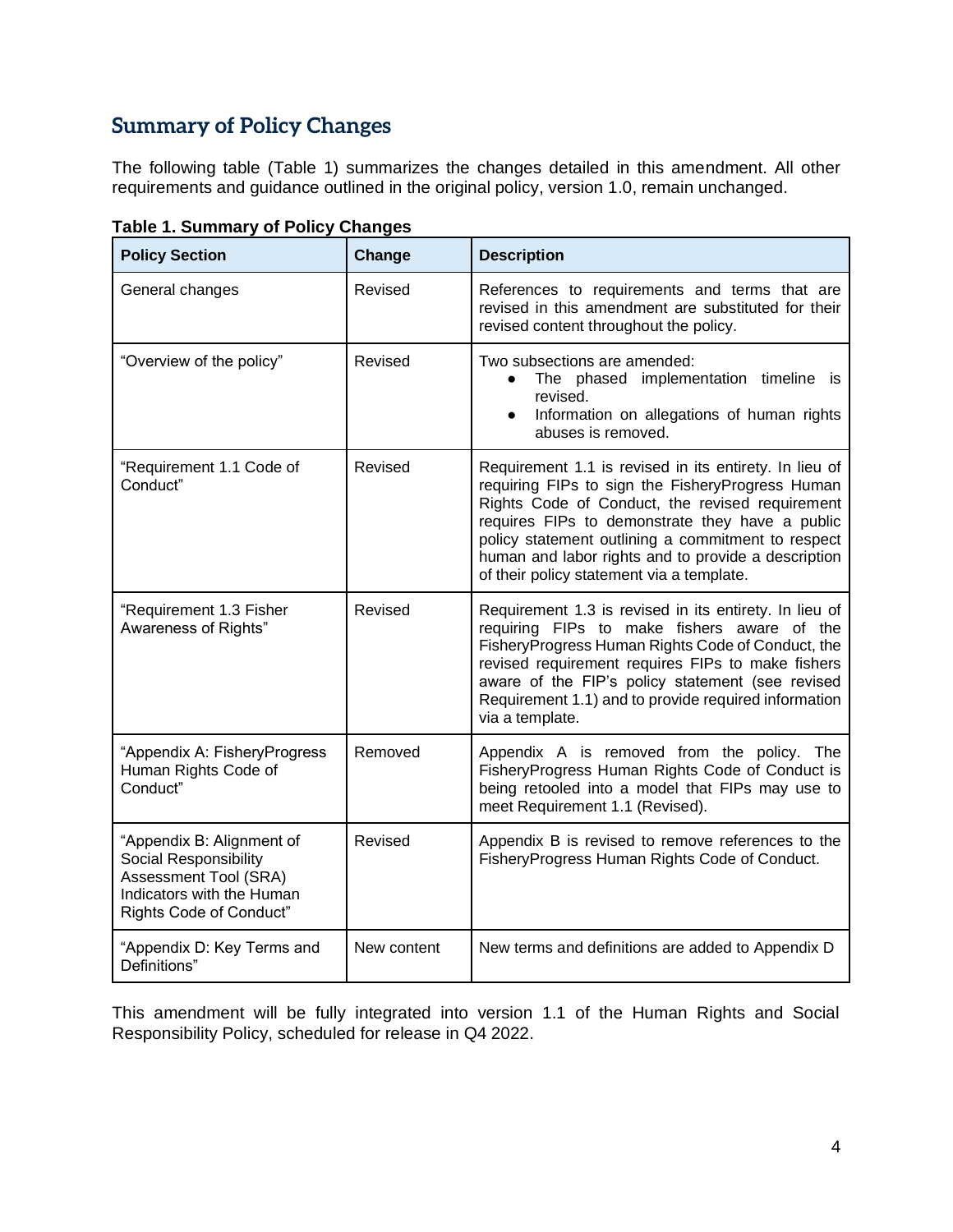FisheryProgress is in the process of updating the **FIP Social Review Guidelines** to reflect how the revised requirements will be evaluated by FisheryProgress reviewers. The updated guidelines will be released in Q2 2022. FIPs are strongly encouraged to review the guidelines in detail.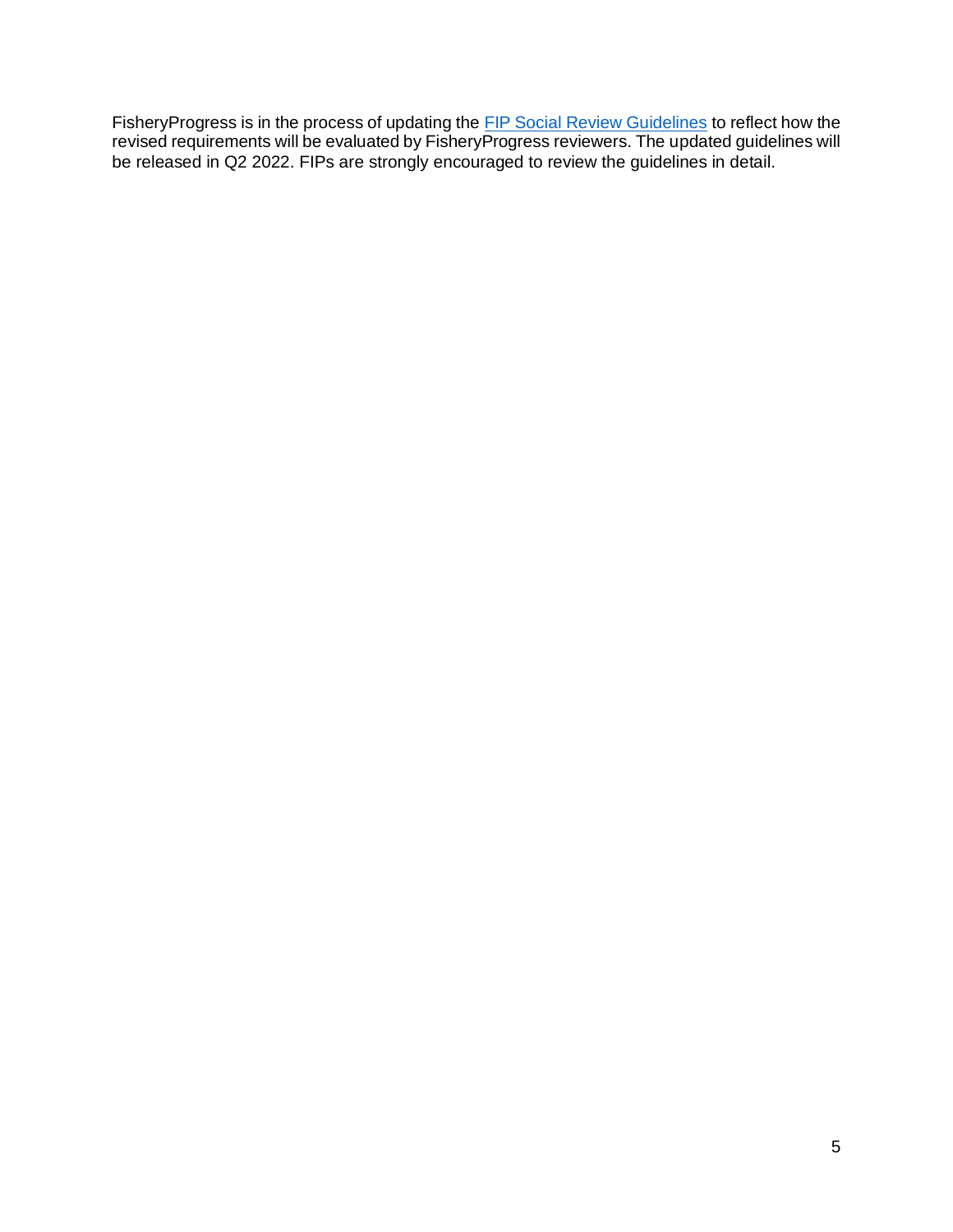# <span id="page-5-0"></span>**Detailed Policy Changes**

#### <span id="page-5-1"></span>**General changes**

The following changes apply to terms used throughout the Human Rights and Social Responsibility Policy, Version 1.0:

- All references to requirements 1.1 and 1.3 now refer to the revised requirements outlined in this amendment
- All references to "SRA indicators aligned with the Human Rights Code of Conduct" and "Code of Conduct Indicators" are replaced with "Core FisheryProgress SRA Indicators"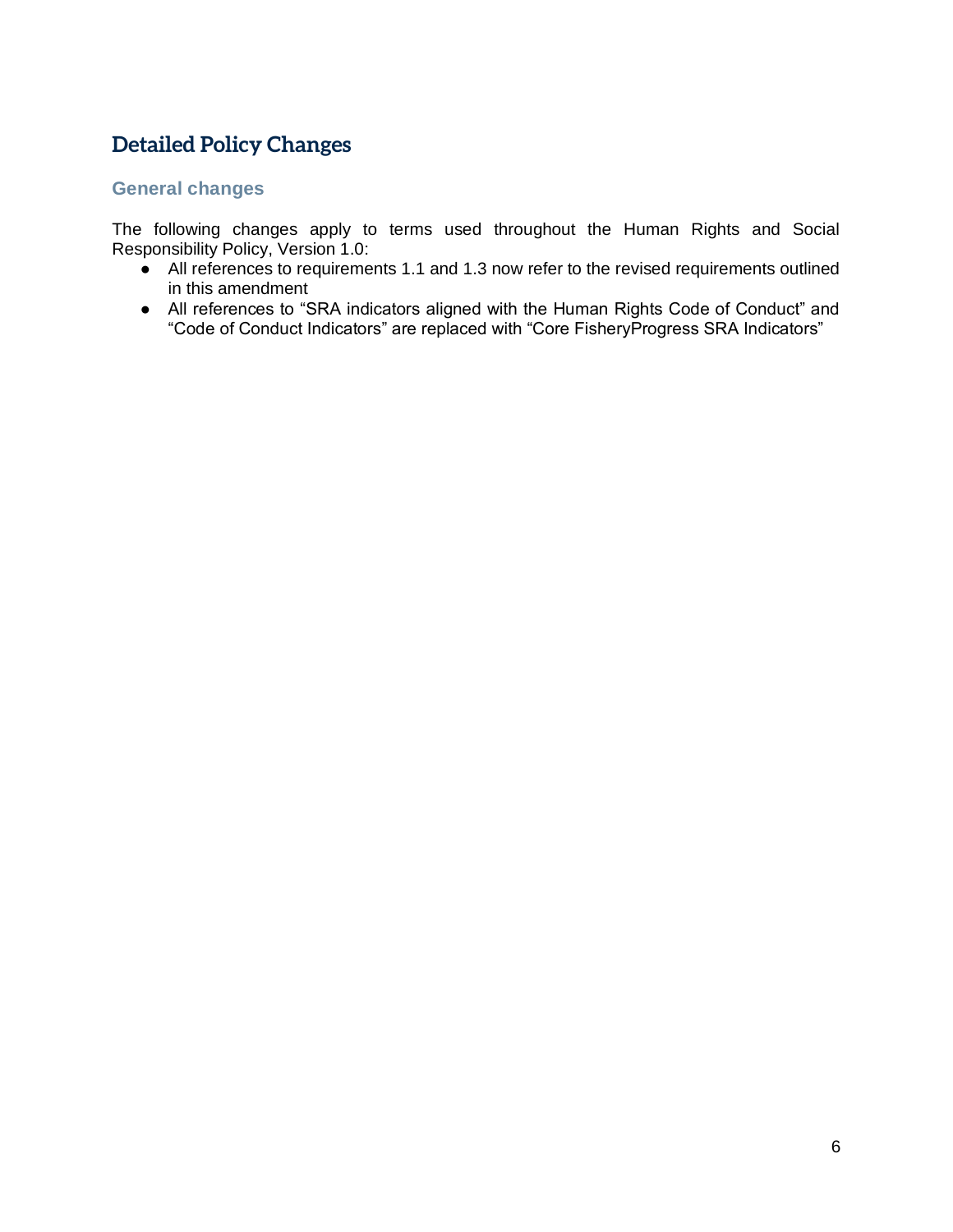#### <span id="page-6-0"></span>**Overview of the policy (Revised)**

*Two subsections, "When are FIPs required to comply with this policy?" and "How will FisheryProgress handle allegations of human rights abuses?", from the "Overview of the policy" section are revised. All other subsections remain unchanged.*

#### <span id="page-6-1"></span>**When are FIPs required to comply with this policy? (Revised)**

*The phased implementation timeline is updated to provide additional time for FIPs to understand and meet revised Requirements 1.1 and 1.3. The implementation timelines for all other requirements remain unchanged.*

To allow time for FIPs to review and begin to implement the amended requirements, FisheryProgress is phasing in requirements over time, as presented below (Table 2).

**Note that, although Table 2 indicates when requirements go into effect, specific deadlines for FIPs to meet requirements vary according to their unique reporting schedules.** This is because the document submission and review process occurs as part of the FIP's regular sixmonth and annual reporting. Furthermore, each requirement details both initial and reporting deadlines, which ensure that information is kept up to date. Please see ["Guidance on FIP](https://fisheryprogress.org/sites/default/files/FP%20Social_Reporting%20Schedule%20Guidance.pdf)  [Reporting Schedules"](https://fisheryprogress.org/sites/default/files/FP%20Social_Reporting%20Schedule%20Guidance.pdf) for additional information.

#### **Key Terms and Definitions**

**Existing FIPs:** All active FIPs, including both basic and comprehensive FIP types, reporting on FisheryProgress before the relevant Human Rights and Social Responsibility Policy requirement effective date. This also includes FIPs that have already submitted a profile to be listed as active prior to the relevant policy requirement effective date.

**New FIPs:** All FIPs, including both basic and comprehensive FIP types, that submit a profile to be listed as active on FisheryProgress after the relevant Human Rights and Social Responsibility Policy requirement effective date.

**Next report:** The first report due after the relevant Human Rights and Social Responsibility Policy requirement effective date. The next report could be either a six-month or annual report, whichever comes first.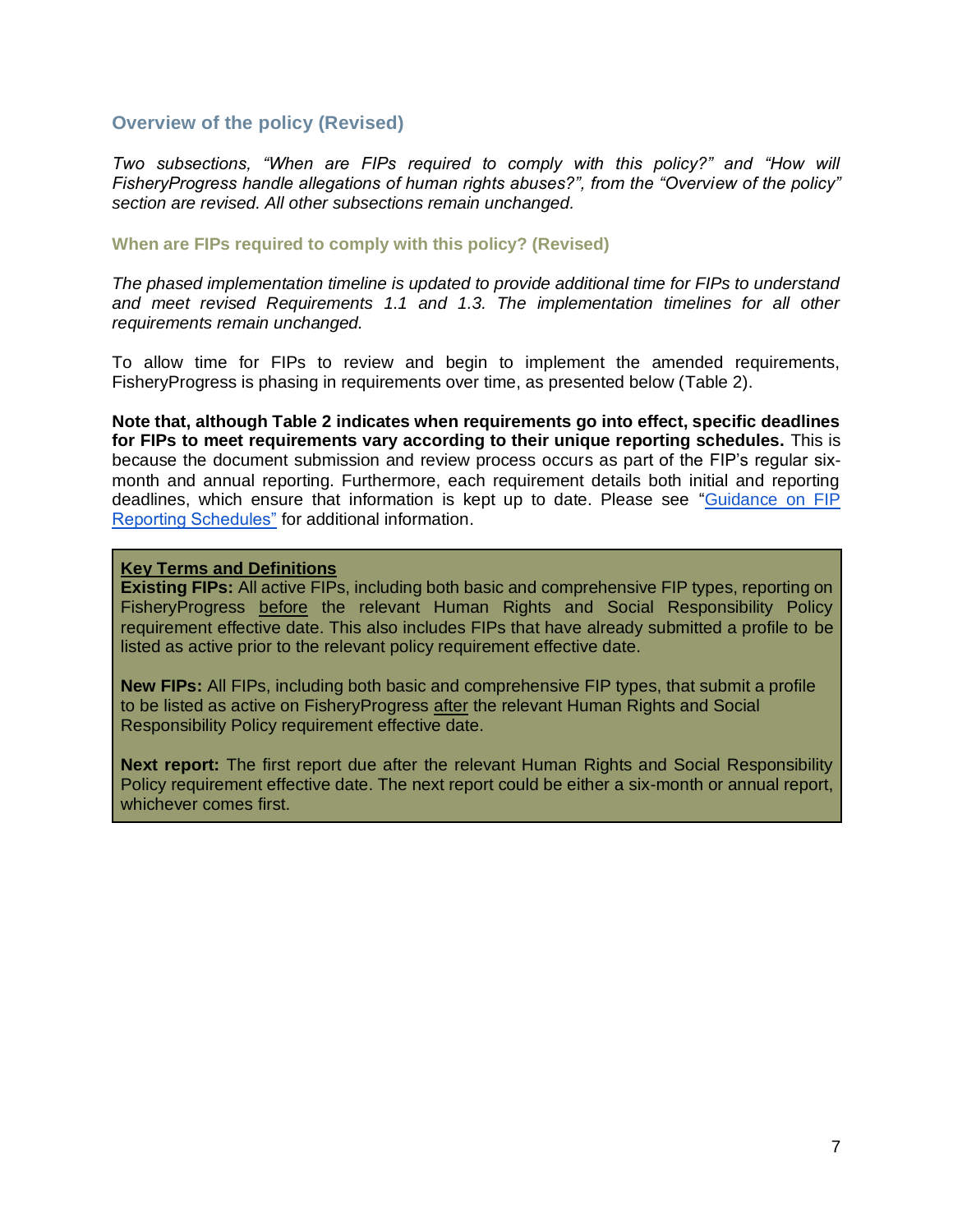|  | Table 2. Phased implementation timeline (revised) |  |  |
|--|---------------------------------------------------|--|--|
|--|---------------------------------------------------|--|--|

| <b>Policy Requirement</b>                                                | <b>Existing FIPs</b>                                               | <b>New FIPs</b>        |  |
|--------------------------------------------------------------------------|--------------------------------------------------------------------|------------------------|--|
| Effective Nov. 1, 2021 (currently in effect):                            |                                                                    |                        |  |
| 1.5 Self-evaluation - no<br>timeline change                              | Next report                                                        | To be listed as active |  |
| 2.1 Risk assessment (if<br>required) <sup>1</sup> - no timeline change   | 12 months after submission of<br>self-evaluation (Requirement 1.5) | First annual report    |  |
| 2.2 Social workplan (if<br>required) $^2$ - no timeline change           | 12 months after submission of<br>self-evaluation (Requirement 1.5) | First annual report    |  |
| Effective May 1, 2022:                                                   |                                                                    |                        |  |
| 1.2 Vessel list - no timeline<br>change                                  | Next report                                                        | To be listed as active |  |
| 1.4 Grievance mechanism -<br>no timeline change                          | Next report                                                        | First six-month report |  |
| Effective Jan. 1, 2023:                                                  |                                                                    |                        |  |
| 1.1 Policy statement<br>(formerly Code of Conduct) -<br>revised timeline | Next report                                                        | To be listed as active |  |
| 1.3 Fisher awareness of<br>rights - revised timeline                     | Next report                                                        | First six-month report |  |

## <span id="page-7-0"></span>**How will FisheryProgress handle allegations of human rights abuses? (Removed)**

*This subsection is removed in its entirety. FisheryProgress will outline its approach to handling allegations of human rights abuses by Q4 2022 (see Preface for additional details).* 

 $1$  FIPs that meet one or more of the criteria for increased risk of forced labor and human trafficking (see Requirement 1.5) must complete a risk assessment.

 $2$  FIPs must develop a workplan to address at least all red indicators in the risk assessment.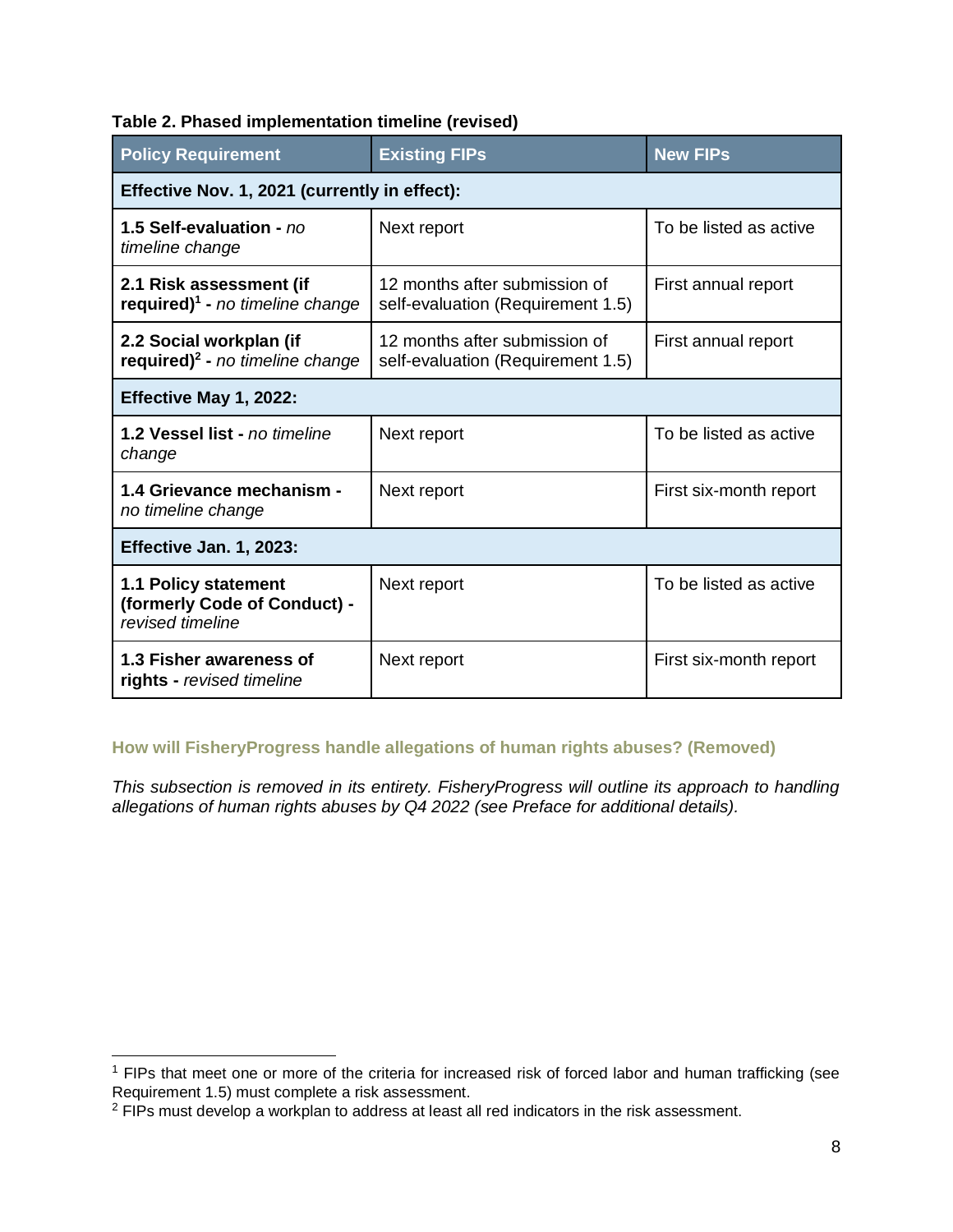#### <span id="page-8-0"></span>**Requirement 1.1 (Revised): Demonstrate there is a public policy statement outlining a commitment to human rights and social responsibility**

*Requirement 1.1 has been revised in order to increase FIP ownership of human rights and social responsibility commitments and to reduce duplication for those FIP participants that already have in place public policy statements.* 

#### <span id="page-8-1"></span>**1.1.1 Requirement details**

FisheryProgress expects all FIPs reporting on FisheryProgress to share our commitment to reduce the risk of human and labor rights abuses in FIPs. FIPs demonstrate this commitment by providing a public policy statement ("Policy Statement") that expresses their responsibilities, commitments, and/or expectations regarding human rights and social responsibility.

To meet this requirement, FIPs must provide a copy and/or link to one or more Policy Statement(s) and submit a completed FisheryProgress Policy Statement Description template for each Policy Statement.

#### **Key Terms and Definitions**

**FIP participant:** Any entity that actively participates in a FIP by contributing financial or in-kind support to the project and/or working on activities in the workplan. FIPs are required to have active participation by companies in the supply chain. Other important participants include government, fishery managers, and nongovernmental organizations. (Source: [Guidelines for](https://fisheryprogress.org/sites/default/files/FIP-Guidelines-January-2021.pdf)  [Supporting Fishery Improvement Projects,](https://fisheryprogress.org/sites/default/files/FIP-Guidelines-January-2021.pdf) Conservation Alliance for Seafood Solutions, 2021)

**FIP supply chain participants:** FIP participants that buy or sell FIP products. This includes both companies and their representatives.

**Policy statement:** A documented agreement a FIP and/or its participants employ to publicly disclose responsibilities, commitments, and/or expectations regarding, at a minimum, human rights and social responsibility. The policy statement may come in the form of a code of conduct, commitment, policy, guidelines, standards, or other document.

The Policy Statement(s) must meet the following criteria:

1.1.1a Apply to all vessels and fishers fishing, whether on shore or on a vessel, and transporting catch of FIP product.

1.1.1b Address the following categories (corresponding to SRA indicators), as applicable to the vessels and fishers in the  $FIP<sup>3</sup>$ :

- Abuse and harassment (SRA1.1.1)
- Human trafficking and forced labor (SRA1.1.2a)
- Debt bondage (SRA1.1.2b)
- Child labor (SRA1.1.3)
- Freedom of association and collective bargaining (SRA1.1.4)
- Earnings and benefits (SRA1.1.5)
- Adequate rest (SRA1.1.6)

 $3$  These categories (corresponding to SRA indicators) are designed to accommodate a range of fisheries and contexts. This means that not all categories are applicable to all FIPs. For additional guidance on determining which categories are applicable, please refer to the Scoring Guidance table in the *[Social](https://riseseafood.org/topics/actioning-the-monterey-framework/)  [Responsibility Assessment Tool for the Seafood Sector.](https://riseseafood.org/topics/actioning-the-monterey-framework/)*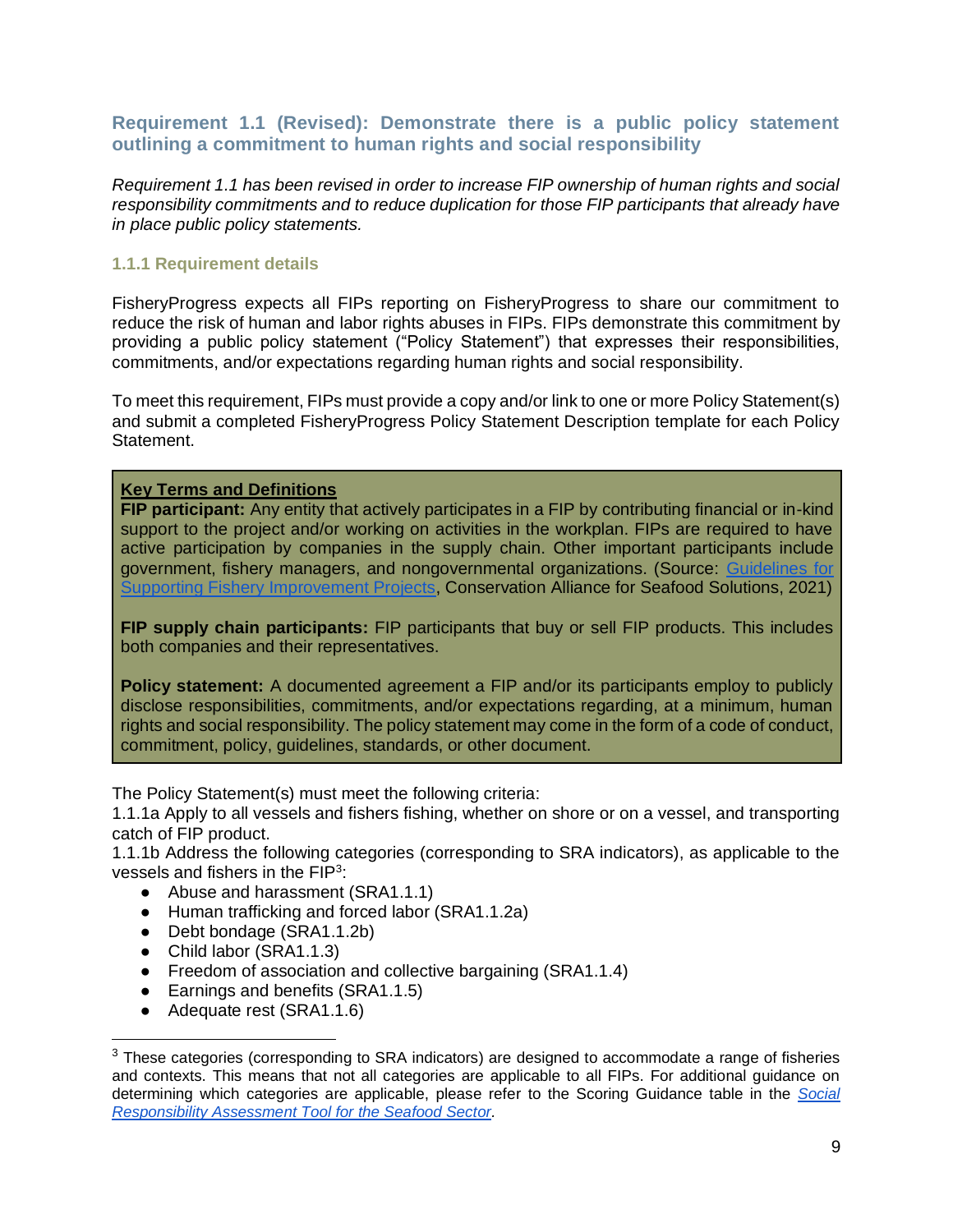- Access to basic services for worker housing/live-aboard vessels (SRA1.1.7a)
- Occupational safety (SRA1.1.8)
- Medical response (SRA1.1.9)
- Grievance reporting and access to remedy (SRA2.1.1)
- Discrimination (SRA2.2.2)

1.1.1c Be endorsed by the relevant party or parties in the FIP. At a minimum, this means one or more of the following:

- $\bullet$  The FIP lead(s)<sup>4</sup> signs a Policy Statement on behalf of the FIP supply chain participants.
- Each FIP supply chain participant signs a Policy Statement.
- Each FIP supply chain participant has a Policy Statement published on their company's website.
- 1.1.1d Be active throughout the time the FIP is active on FisheryProgress.
- 1.1.1e Be shared with all FIP participants in the language(s) they understand.

The FisheryProgress Policy Statement Description template provides the following information for each Policy Statement:

- A description of the policies, procedures, practices, and systems in place to ensure the responsibilities, commitments, and/or expectations outlined in the Statement(s) are implemented and upheld.
- A description of how the Policy Statement(s) meet the above criteria, including:
	- For 1.1.1a, the applicability of each Policy Statement
	- $\circ$  For 1.1.1b, the categories (corresponding to each SRA indicator) that are addressed by the Policy Statement(s)
	- For 1.1.1c, the party or parties in the FIP that endorse each Policy Statement
	- $\circ$  For 1.1.1d, the effective date and, as applicable, expiry date of the Policy Statement(s)
	- For 1.1.1e, confirmation that the Policy Statement(s) has been shared with all FIP participants in the language(s) they understand

#### **Best Practice**

The FIP model is based on the idea that a variety of stakeholders must support each other to improve performance, and to monitor and enforce behavior changes in the supply chain. In order to demonstrate that the FIP's sense of collective action and shared responsibility apply to not only environmental sustainability, but also social responsibility, **FisheryProgress strongly encourages all FIP participants to commit to a single, collective policy statement.** Actions taken to uphold the policy statement may vary for different types of FIP participants and stakeholders. For example:

- Retailer/brand participants can establish, communicate, and enforce expectations, and provide financial and/or technical support to producers.
- Processor participants can reinforce commitments and expectations through their sourcing decisions.
- Producer participants can improve their company's management, policies, and procedures and engage with worker representatives.
- Trade and industry organization participants can set goals and increase accountability of member companies.
- Conservation NGO participants can leverage their insights to highlight potential risks and ensure their own work takes a "do-no-harm" approach.
- Socio-economic, labor, and human rights NGO participants can provide expertise in

 $<sup>4</sup>$  In cases where a FIP has multiple FIP leads, only one FIP lead is required to sign.</sup>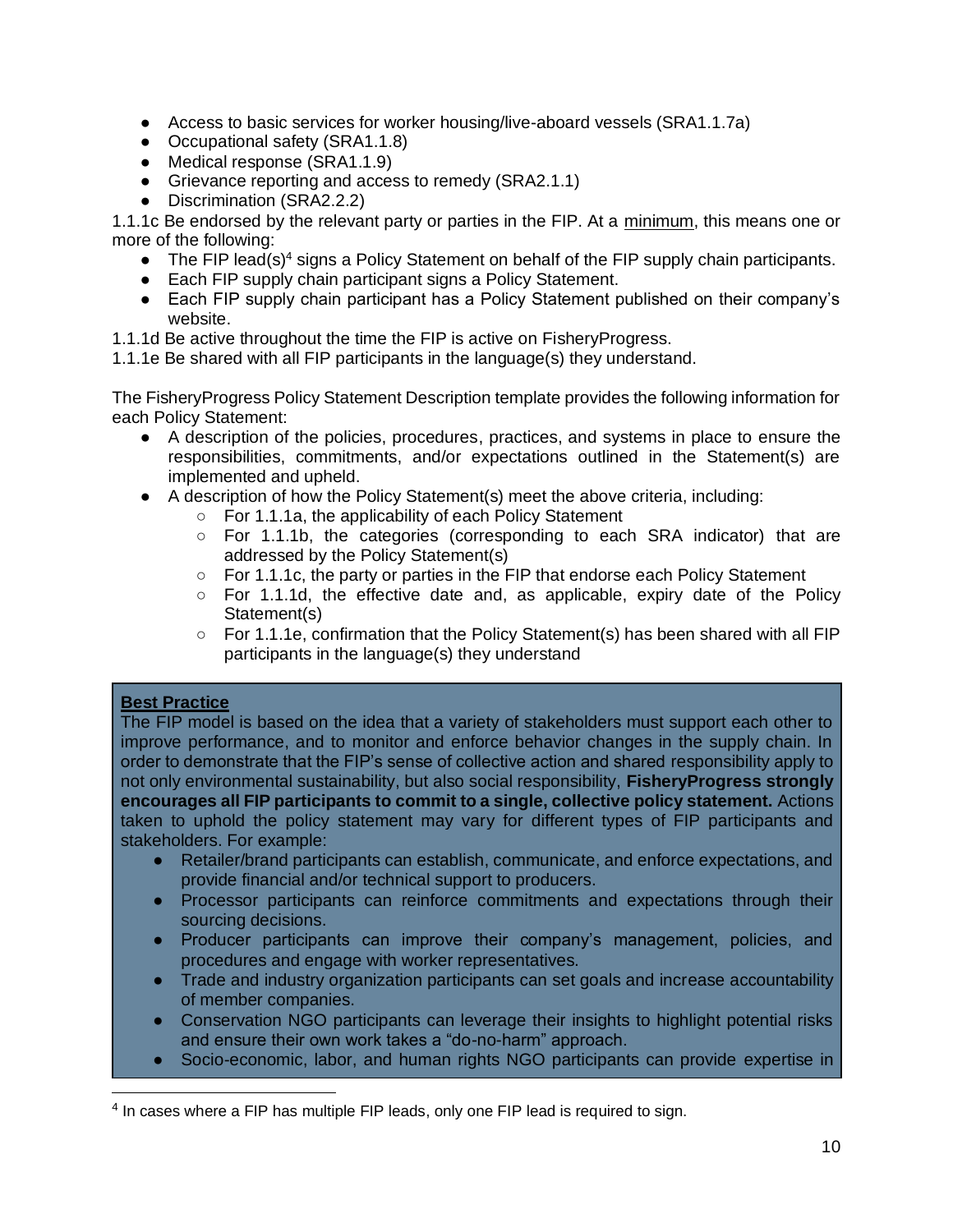assessing risks and designing improvements that are tailored to the local context.

- Academic participants can work to understand the risks and identify best practices to mitigate risk.
- All FIP participants can lobby RFMOs, and EEZ and vessel flag states to improve legal, regulatory, and enforcement frameworks to meet international standards.
- Government participants can identify legal, regulatory, and enforcement shortcomings and work to improve them.

FIPS wishing to adopt this approach are encouraged to use the FisheryProgress model policy statement to meet Requirement 1.1. This model can be found on FisheryProgress under "FI [Templates.](https://fisheryprogress.org/resources/launching-fip)"

#### **Initial Deadline<sup>5</sup>**

FIPs must meet this requirement to be listed as active on FisheryProgress.

FIPs that are unable to meet the initial deadline may request an extension of up to six months. To request this extension, the FIP must complete and submit the FisheryProgress Policy Statement Description template and outline the activities the FIP will undertake in order to fully meet the requirement by the end of the requested extension period.

#### **Progress Reporting Deadlines**

FIPs must continue to meet this requirement throughout the time the FIP is active on FisheryProgress. FIPs must confirm during their annual report that the information provided remains current and meets the above requirement details. Any changes to the FIP, including but not limited to changes to the FIP lead and/or FIP participants, must be reflected in updated Policy Statement(s) and the FisheryProgress Policy Statement Description template.

#### <span id="page-10-0"></span>**1.1.2 Rationale and additional information**

Providing a public policy statement is an effective way to communicate to fishers and other stakeholders how the FIP prioritizes and addresses human rights and social responsibility. It is a basic tenant of the UN Guiding Principles on Business and Human Rights that increases both internal and external accountability.

FIPs come in a variety of shapes and sizes. This requirement is designed to accommodate that diversity by allowing FIP leads and participants to determine the best model for outlining their commitment to human rights and social responsibility. Some FIPs may choose to meet this requirement by providing a single policy statement, such as the one described in the Best Practices box above. Other FIPs may choose to meet this requirement by sharing, for example, the codes of conduct their supply chain participants have already adopted. Allowing FIPs to design their own policy statements increases their sense of ownership and accountability and creates flexibility to ensure their approach reflects their unique contexts.

Regardless of who endorses the policy statement, all FIP participants have a moral and legal responsibility to ensure that human rights are respected.

<sup>&</sup>lt;sup>5</sup> See above, Overview of the Policy, for details on when this and other requirements go into effect.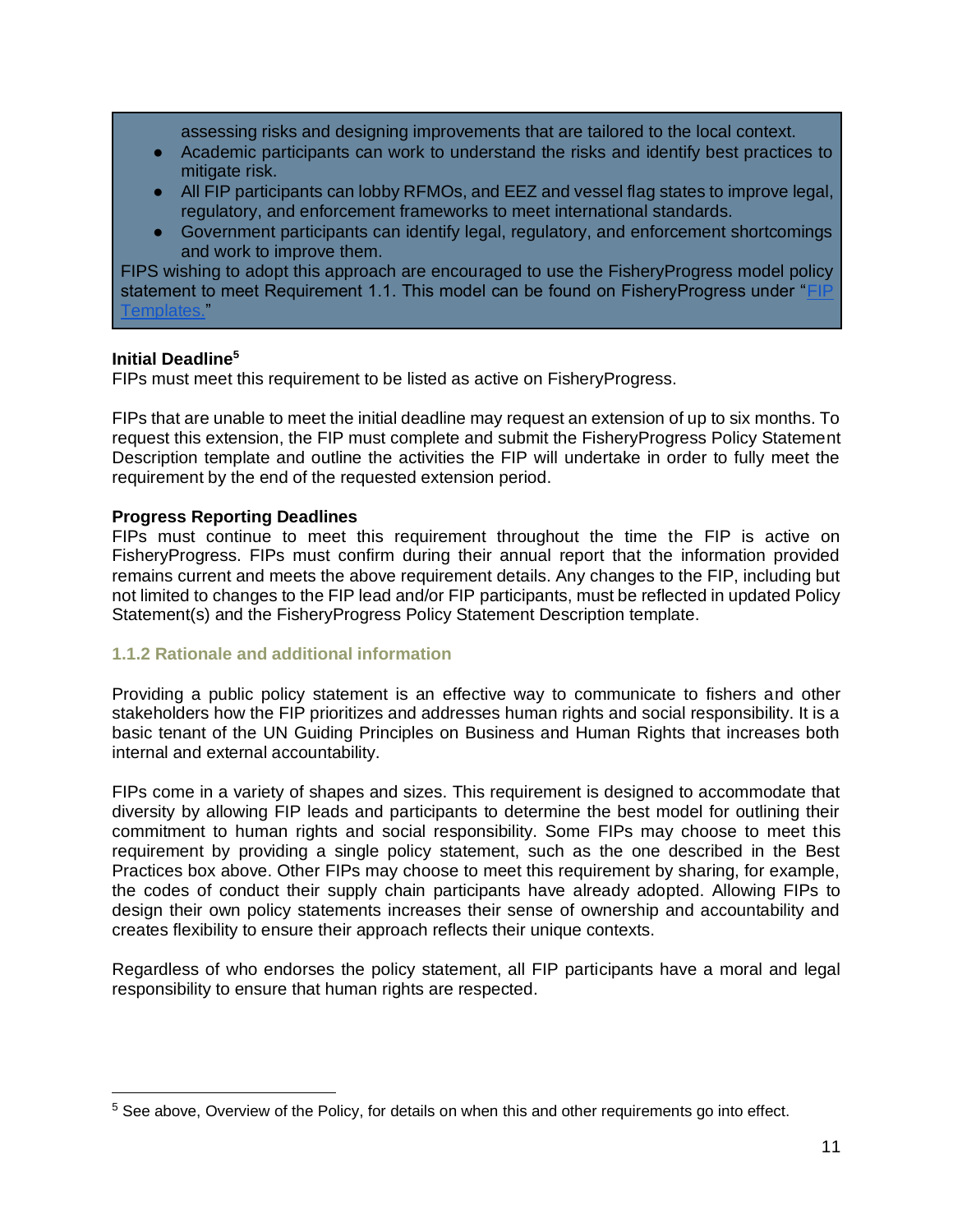#### **Best Practice**

FIPs are strongly encouraged to consult with all relevant stakeholders, especially and importantly fishers and their representatives, as they design their policy statements. Once the policy statement is finalized, it is important to effectively communicate expectations to all relevant parties. For example, the policy statement can and should be included in partnership, financing, and purchasing contracts among FIP participants and their supply chain partners, including any Memorandum of Understanding signed by FIP participants.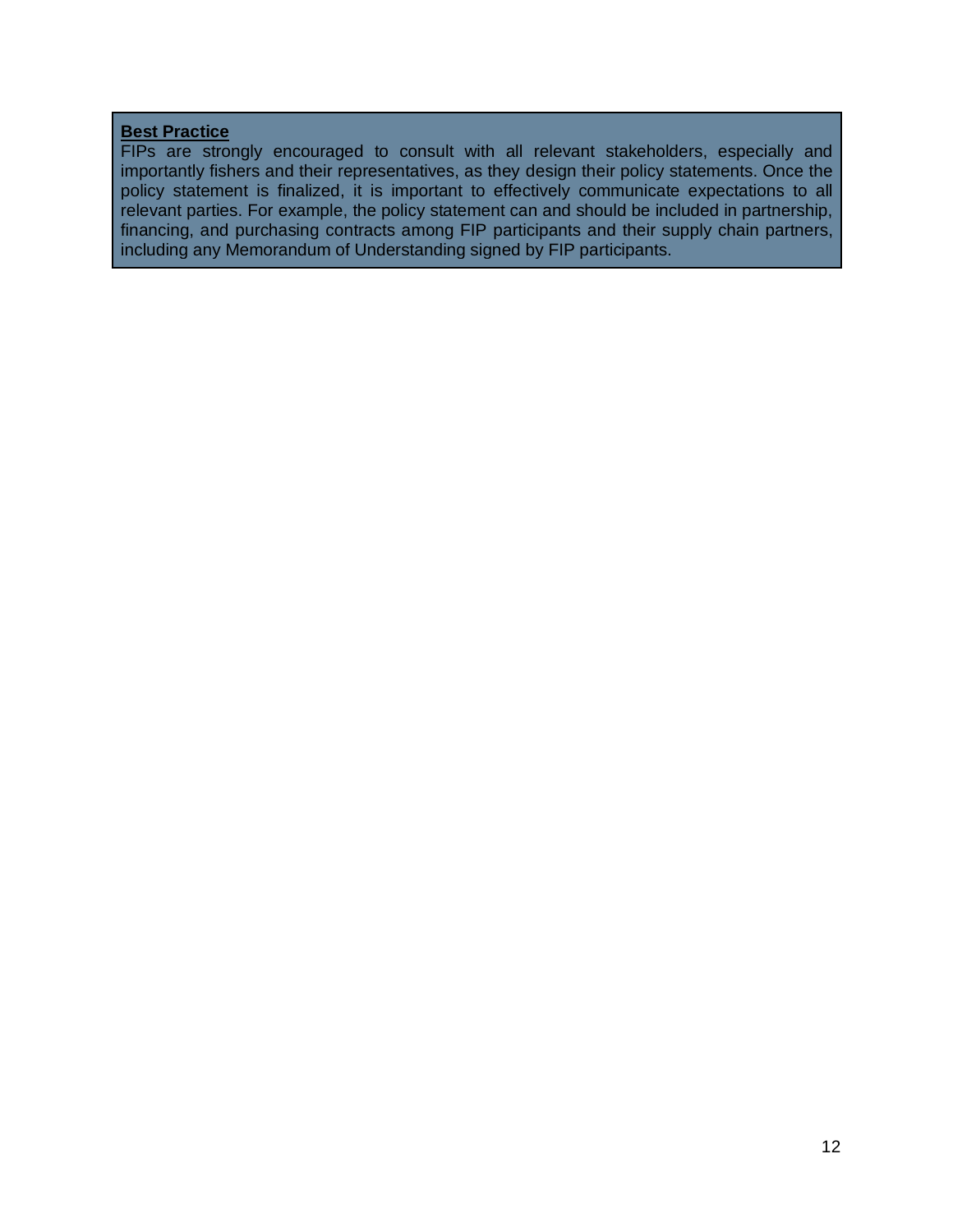#### <span id="page-12-0"></span>**Requirement 1.3 (Revised) Undertake best efforts to make fishers aware of their rights.**

*Requirement 1.3 is revised to address direct references to Requirement 1.1 and the changes made to that requirement. In lieu of requiring FIPs to make fishers aware of the FisheryProgress Human Rights Code of Conduct, the revised requirement requires FIPs to make fishers aware of the FIP's policy statement (see revised Requirement 1.1).* 

#### <span id="page-12-1"></span>**1.3.1 Requirement details**

FIPs must undertake best efforts to make fishers aware of their rights, including, at a minimum:

- The commitments and responsibilities outlined in the FIP's policy statement(s) (see Requirement 1.1)
- The availability of grievance mechanisms and how to use them

FIPs must ensure that up-to-date information is available to fishers throughout the time when the FIP is active on FisheryProgress.

To meet this requirement, FIPs must submit a completed FisheryProgress Fisher Awareness of Rights template and provide evidence to support the actions described in the template.

The FisheryProgress Fisher Awareness of Rights template provides the following information:

- A list of actions undertaken, including the approximate timeframe that they occurred.
- A list of evidence to support the listed action(s).
- Confirmation that the action(s) undertaken were designed to reach all fishers involved in the catch of FIP product.
- Confirmation that the action(s) were completed in a language fishers understand and that accommodations were made for illiterate fishers.

#### **Best Practice**

There are multiple effective approaches to making fishers aware of their rights, including but not limited to: posting notices on vessels and at ports, providing training, and/or including information on the FIP policy statement and grievance mechanism in hiring materials such as crew contracts and employee manuals. Fisher trade unions and other worker representatives are best positioned to help FIPs and their participants to meaningfully empower fishers to report any violations of their rights through grievance mechanisms.

Making fishers aware of their rights is not the sole responsibility of any one stakeholder. Rather, it is a collective effort in effective communication that is supported through regular messaging from multiple sources.

#### **Initial Deadline<sup>6</sup>**

FIPs must meet this requirement during their first six-month report after being listed as active on FisheryProgress.

FIPs that are granted an extension for Requirement 1.1 and/or Requirement 1.3 may request an extension, which must not exceed the extension period granted for Requirement 1.1 and/or Requirement 1.3. To request this extension, the FIP must complete and submit the

 $6$  See above, Overview of the Policy, for details on when this and other requirements go into effect.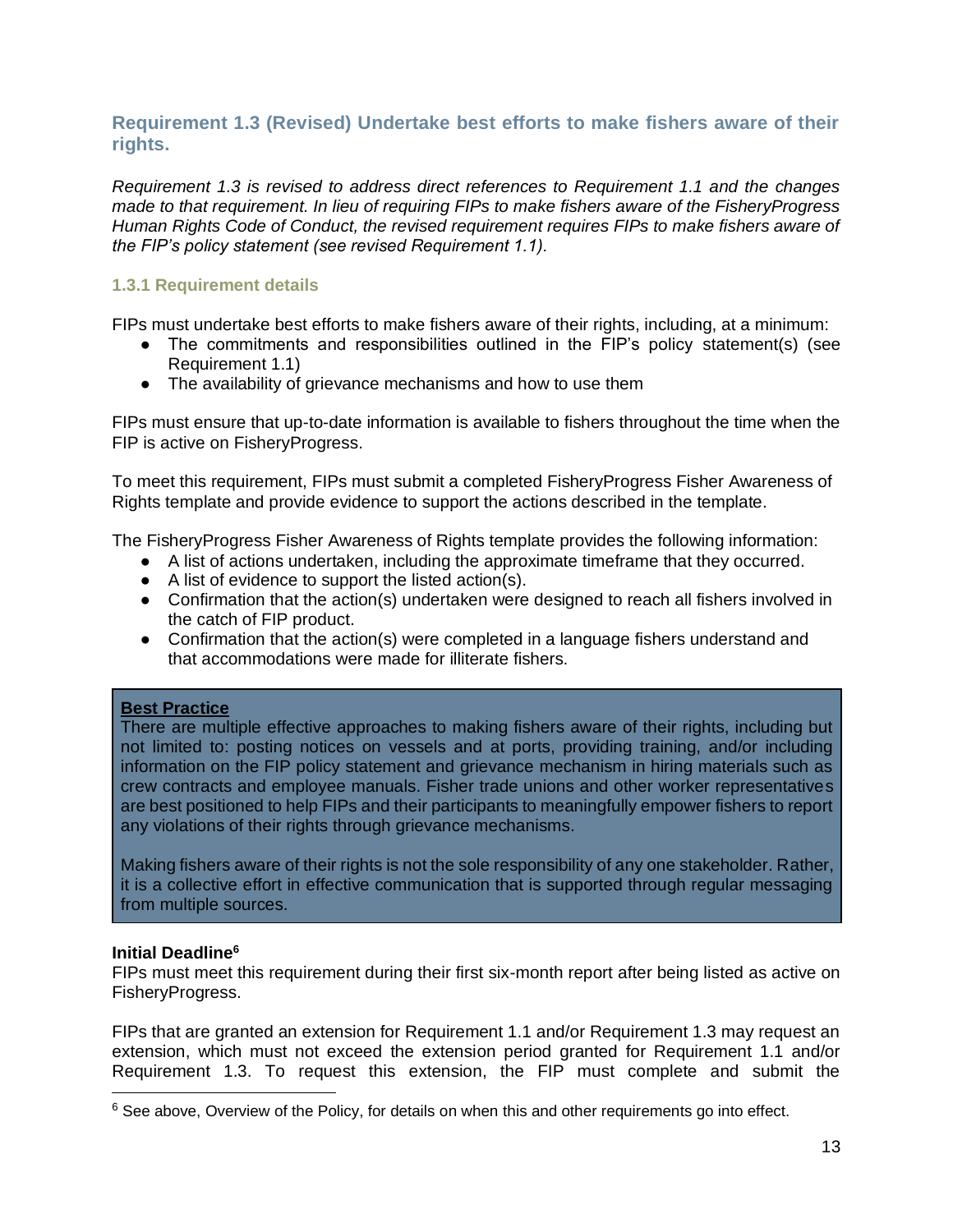FisheryProgress Fisher Awareness of Rights template and outline the activities the FIP will undertake in order to fully meet the requirement by the end of the requested extension period.

#### **Progress Reporting Deadlines**

FIPs must provide an update on their continuing efforts to make fishers aware of their rights as part of their annual report, beginning with their first annual report after being listed as active on FisheryProgress.

#### <span id="page-13-0"></span>**1.3.2 Rationale and additional information**

Making sure that fishers are aware of their rights is essential to ensure that the working environment is safe and healthy, and that human rights are upheld in the workplace. An informed and empowered workforce can serve as a powerful workplace monitor that identifies issues as they occur. This kind of fisher engagement is a critical part of human rights due diligence processes.

FIPs are strongly encouraged to work with local labor and human rights agencies and organizations, and worker representatives (where they exist) to meet this requirement. These organizations are well positioned to help FIP participants understand how to communicate rights to fishers in a way that empowers them to engage with management to continually improve working conditions.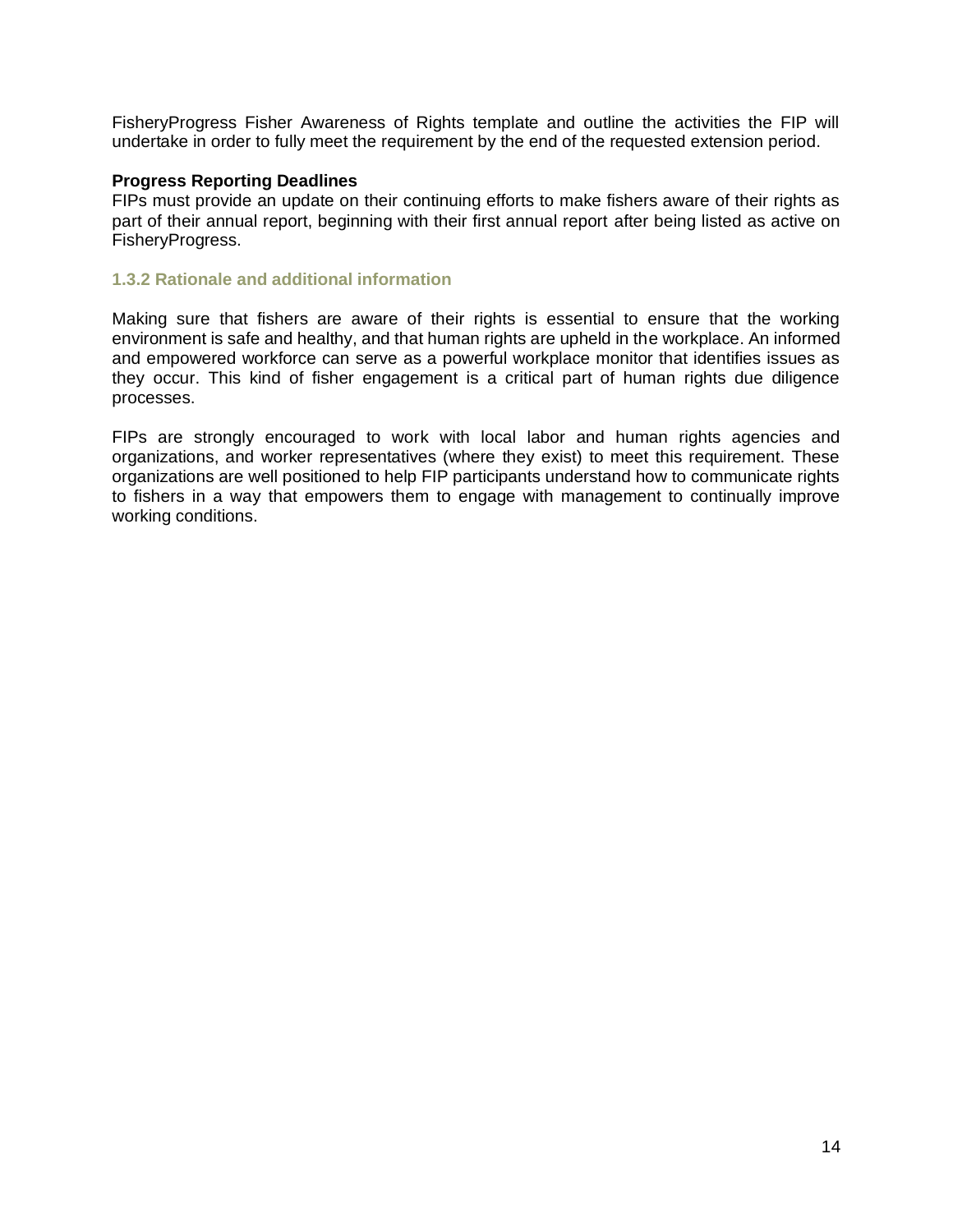## <span id="page-14-0"></span>**Appendix A (Removed)**

*The policy no longer requires FIPs to sign the FisheryProgress Human Rights Code of Conduct, so Appendix A is removed from the policy in its entirety. FisheryProgress is redesigning the previously released FisheryProgress Human Rights Code of Conduct into a model that FIPs may use to meet Requirement 1.1 (Revised). The model and corresponding guidance will be released in Q2 2022 and, thereafter, accessible on FisheryProgress under ["FIP Templates.](https://fisheryprogress.org/resources/launching-fip)"*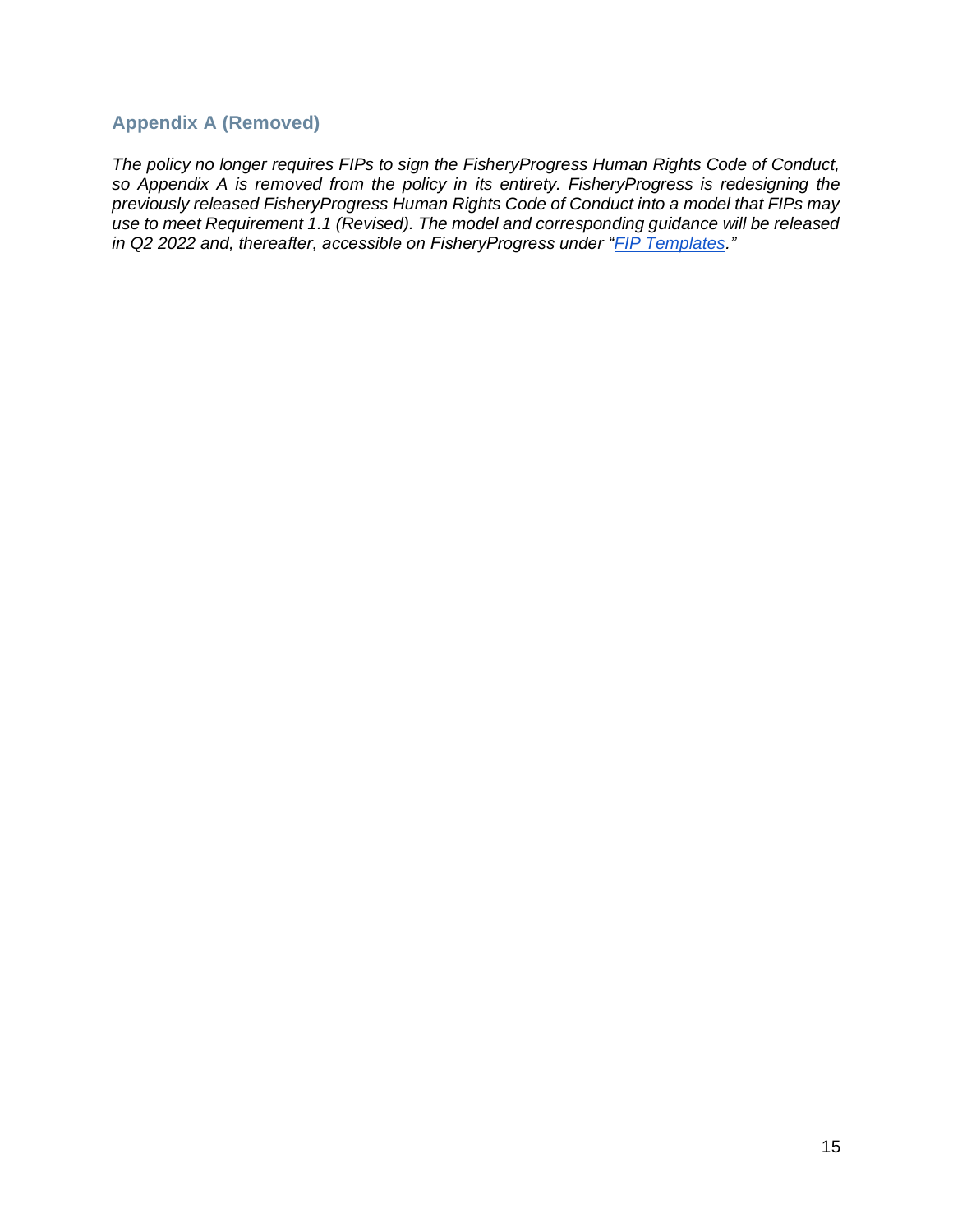# <span id="page-15-0"></span>**Appendix B (Revised) Core FisheryProgress SRA Indicators**

*Appendix B is revised to reflect changes made to Requirement 1.1.* 

The table below (Table 3) presents the full set of SRA performance indicators (PIs). **The PIs highlighted in blue and noted with an asterisk (\*) are the Core FisheryProgress SRA Indicators.** These are indicators that:

- $\bullet$  Are required to be assessed (as applicable<sup>7</sup>) for FIPs that meet one or more of the criteria for increased risk of forced labor and human trafficking (see Requirement 1.5 and 2.1).
- Must be assessed by an individual or team with the qualifications outlined in Appendix C of the FisheryProgress Human Rights and Social Responsibility Policy, regardless of whether the FIP is required to assess them or is doing so voluntarily (see Requirement 2.1 and 3.1).

| <b>Component</b>                 | <b>Performance Indicator (PI)</b> |                                                                         |  |
|----------------------------------|-----------------------------------|-------------------------------------------------------------------------|--|
|                                  |                                   | Principle 1: Protect human rights, dignity, and access to resources     |  |
| 1.1<br>Human and labor<br>rights | $1.1.1*$                          | Abuse and harassment                                                    |  |
|                                  |                                   | 1.1.2a* Human trafficking and forced labor                              |  |
|                                  |                                   | 1.1.2b* Debt bondage in small-scale fisheries                           |  |
|                                  | $1.1.3*$                          | <b>Child labor</b>                                                      |  |
|                                  | $1.1.4*$                          | <b>Freedom of association and collective bargaining</b>                 |  |
|                                  | $1.1.5*$                          | <b>Earnings and benefits</b>                                            |  |
|                                  | $1.1.6*$                          | Adequate rest                                                           |  |
|                                  |                                   | 1.1.7a* Access to basic services for worker housing/live-aboard vessels |  |
|                                  | 1.1.7 <sub>b</sub>                | Access to basic services for small-scale fishing communities            |  |
|                                  | $1.1.8*$                          | <b>Occupational safety</b>                                              |  |
|                                  | $1.1.9*$                          | <b>Medical response</b>                                                 |  |
| 1.2<br><b>Access Rights</b>      | $1.2.1*$                          | <b>Customary resource use rights</b>                                    |  |
|                                  | 1.2.2                             | Corporate responsibility and transparency                               |  |
|                                  |                                   | Principle 2: Ensure equality and equitable opportunity to benefit       |  |
| 2.1                              | $2.1.1*$                          | Grievance reporting and access to remedy                                |  |

#### **Table 3: SRA Performance Indicators**

 $7$  The SRA is designed to accommodate a range of fisheries and contexts and provides a comprehensive set of PIs to that end. This means that not all PIs are applicable to all FIPs. For additional guidance on determining which PIs are applicable, please refer to the Scoring Guidance table in the *[Social Responsibility](https://riseseafood.org/topics/actioning-the-monterey-framework/)  [Assessment Tool for the Seafood Sector.](https://riseseafood.org/topics/actioning-the-monterey-framework/)*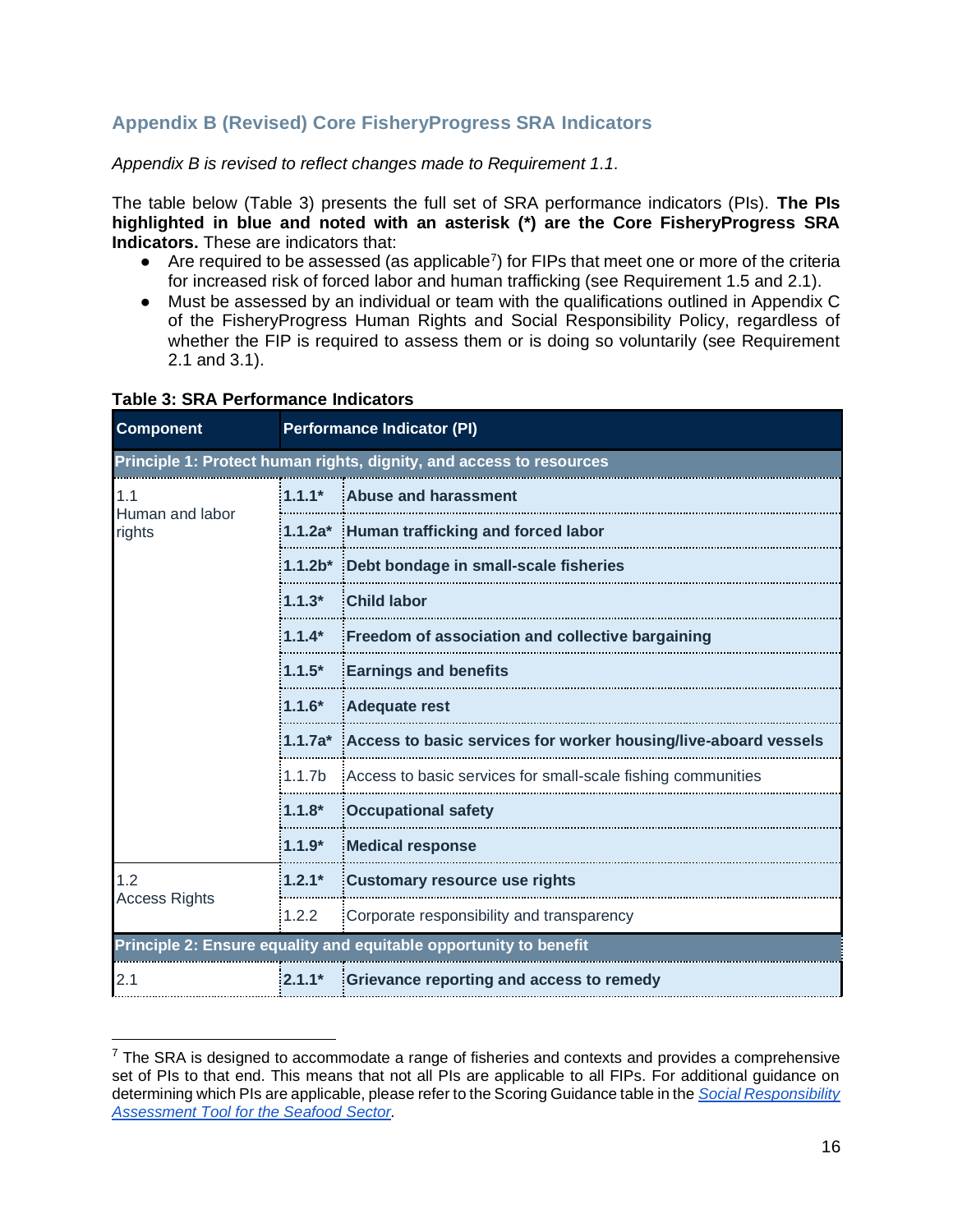| Equality                              | 2.1.2                                                         | Stakeholder participation and collaborative management          |  |  |
|---------------------------------------|---------------------------------------------------------------|-----------------------------------------------------------------|--|--|
| 2.2                                   | 2.2.1                                                         | Equitable opportunity to benefit                                |  |  |
| <b>Equity</b>                         | $2.2.2*$                                                      | <b>Discrimination</b>                                           |  |  |
|                                       | Principle 3: Improve food, nutrition, and livelihood security |                                                                 |  |  |
| 3.1<br>Food and nutrition<br>security | 3.1.1a                                                        | Food and nutrition security impacts of industrial fisheries     |  |  |
|                                       | 3.1.1 <sub>b</sub>                                            | Food and nutrition security for small-scale fishing communities |  |  |
|                                       | 3.1.2                                                         | Healthcare                                                      |  |  |
|                                       | 3.1.3                                                         | Education                                                       |  |  |
| 3.2<br>Livelihood security            | 3.2.1                                                         | Benefits to and within community                                |  |  |
|                                       | 3.2.2                                                         | Economic value retention                                        |  |  |
|                                       | 3.2.3                                                         | Long term profitability and future workforce                    |  |  |
|                                       | 3.2.4                                                         | Economic flexibility and autonomy                               |  |  |
|                                       | 3.2.5                                                         | Livelihood security                                             |  |  |
|                                       | 3.2.6                                                         | Fuel resource efficiency                                        |  |  |